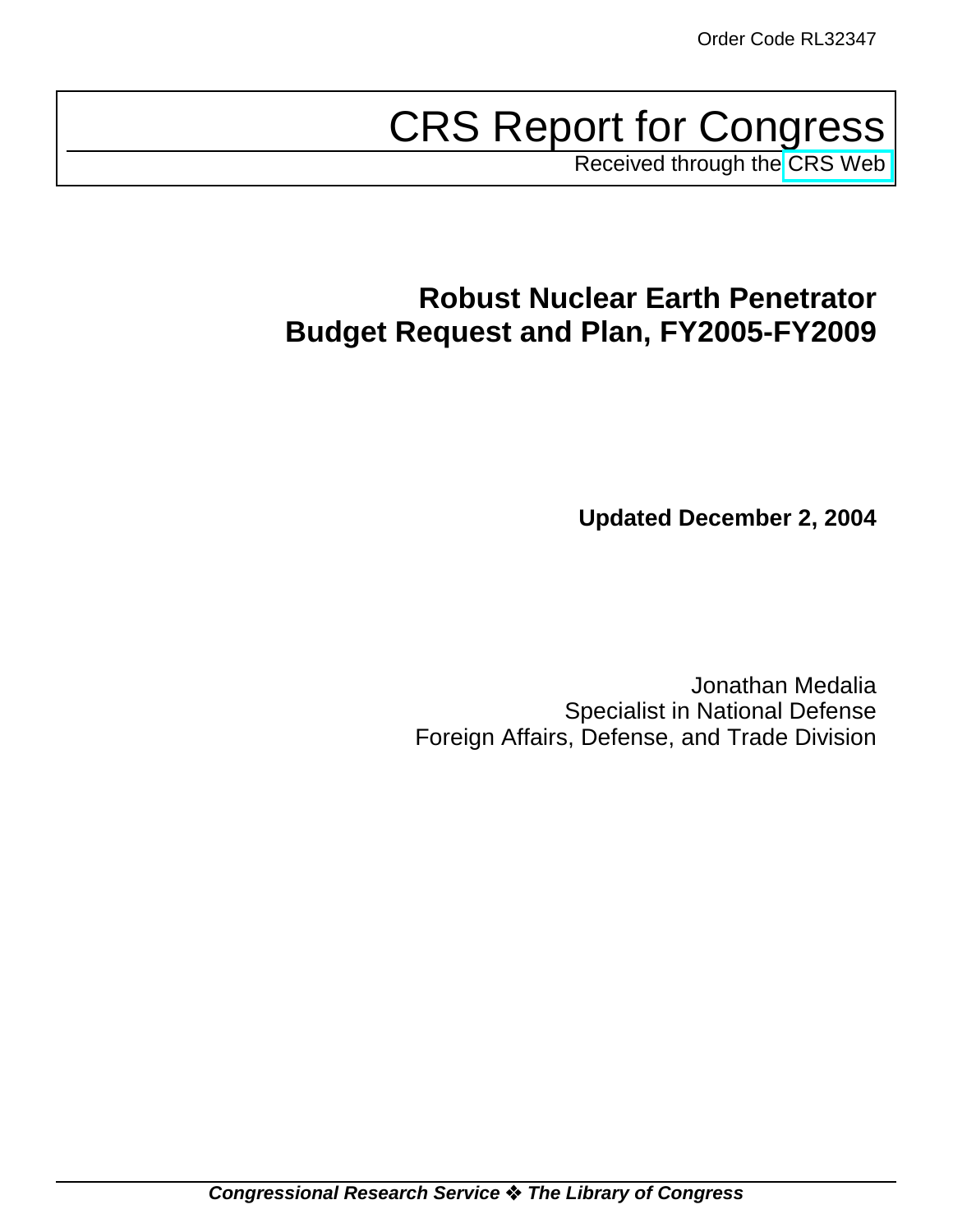## Robust Nuclear Earth Penetrator Budget Request and Plan, FY2005-FY2009

#### **Summary**

Earth penetrator weapons, often called "bunker busters," burrow into the ground some tens of feet before detonating, greatly increasing their ability to destroy buried targets. The United States has several types of conventional earth penetrators. The current U.S. nuclear earth penetrator, the B61-11 bomb, cannot penetrate certain types of terrain in which hardened underground facilities may be located, so the Air Force and the National Nuclear Security Administration (NNSA) are studying a more effective penetrator, the Robust Nuclear Earth Penetrator (RNEP).

Congress debated RNEP in 2003. In that year, the Secretary of Defense stated that RNEP was a study. NNSA's FY2005 budget document, though, shows funding rising sharply after FY2005, for a five-year total of \$484.7 million, should RNEP proceed beyond the study phase. NNSA states that no decision has been made to proceed with RNEP and that out-year figures are shown to meet congressionallymandated budgeting requirements and are not a request. If the program proceeds beyond FY2009, cost would rise further, exceeding that of the B61-11. RNEP must penetrate into much harder terrain than the B61-11 can withstand, so it requires more elaborate design, testing, manufacturing, and certification. A total cost estimate must await completion of a feasibility and cost study, to be completed in late FY2006. NNSA projected that study would cost \$45 million between FY2003 and FY2005; in June 2004, it projected a cost of \$71 million between FY2003 and FY2006. RNEP requests are subject to congressional approval, rejection, or modification.

RNEP remained at issue in 2004. Some Members questioned whether there was a military need for it and stated that developing it would impair U.S. nonproliferation efforts. Others supported the program; the House Armed Services Committee "strongly reaffirms the importance" of the RNEP study. The FY2005 defense authorization bills, H.R. 4200 and S. 2400, as reported from the House and Senate Armed Services Committees, respectively, both contained the full RNEP request, \$27.6 million. On March 9, Representative Matheson introduced H.R. 3921, which among other things would require congressional authorization to resume nuclear testing. On May 20, the House rejected an amendment by Representative Tauscher to transfer funds from RNEP and the Advanced Concepts Initiative (ACI), another nuclear program, to Air Force conventional munitions. On June 7, Senator Bennett submitted an amendment to require specific congressional authorization of any "fullscale underground nuclear test" of RNEP. On June 15, the Senate rejected, 42-55, an amendment by Senators Kennedy and Feinstein to delete funds for RNEP and ACI. The House Appropriations Committee's FY2005 energy and water development appropriations bill, H.R. 4614, eliminated RNEP funds; the House passed that bill on June 25 without changing that provision. H.R. 4818, the FY2005 Consolidated Appropriations Act, as reported from conference, contains no funds for RNEP.

This report explains the budget request and provides details on the plan. It will be updated to track developments. CRS Report RL32130, *Nuclear Weapon Initiatives: Low-Yield R&D, Advanced Concepts, Earth Penetrators, Test Readiness,* discusses technical background, history, and issues.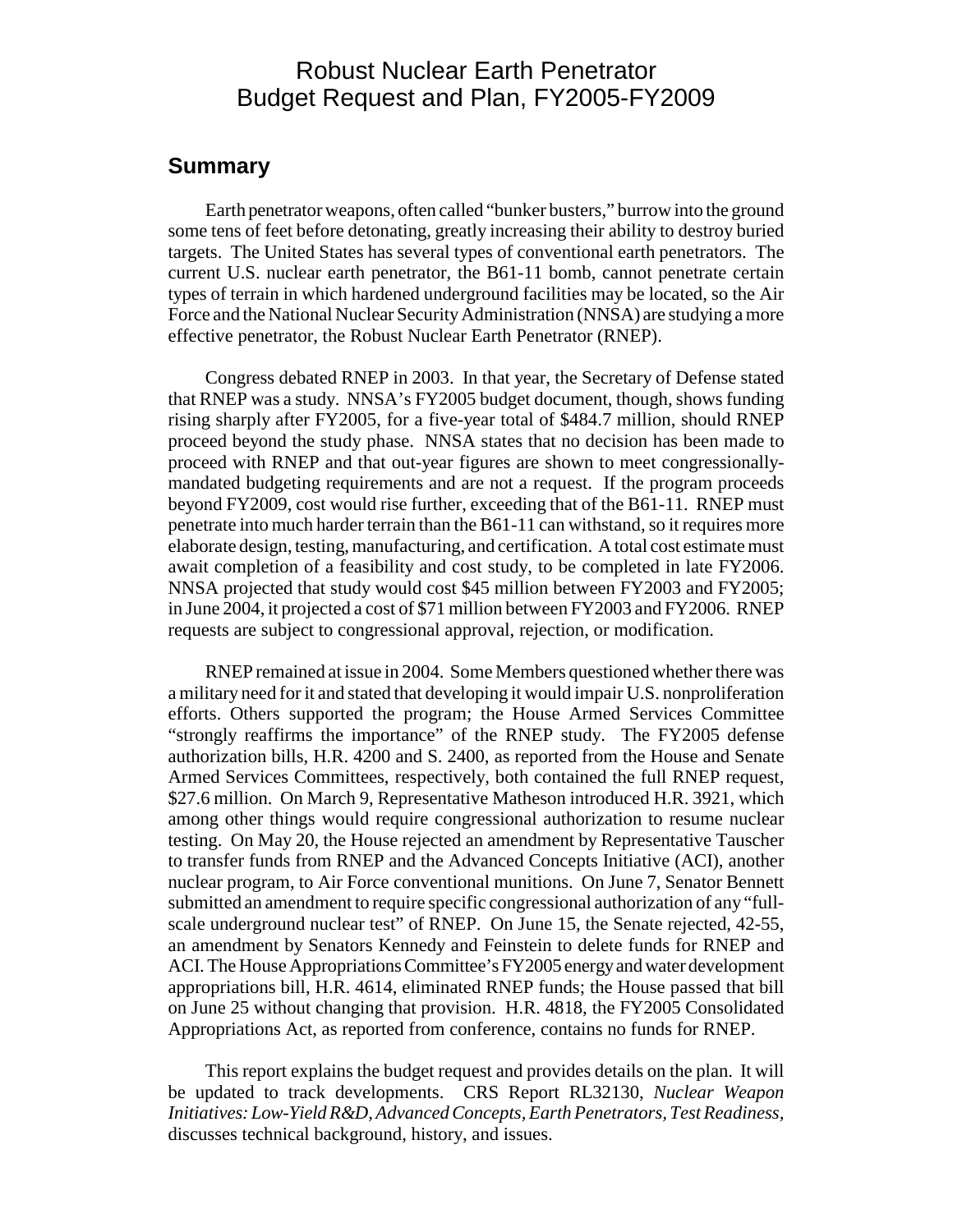## **Contents**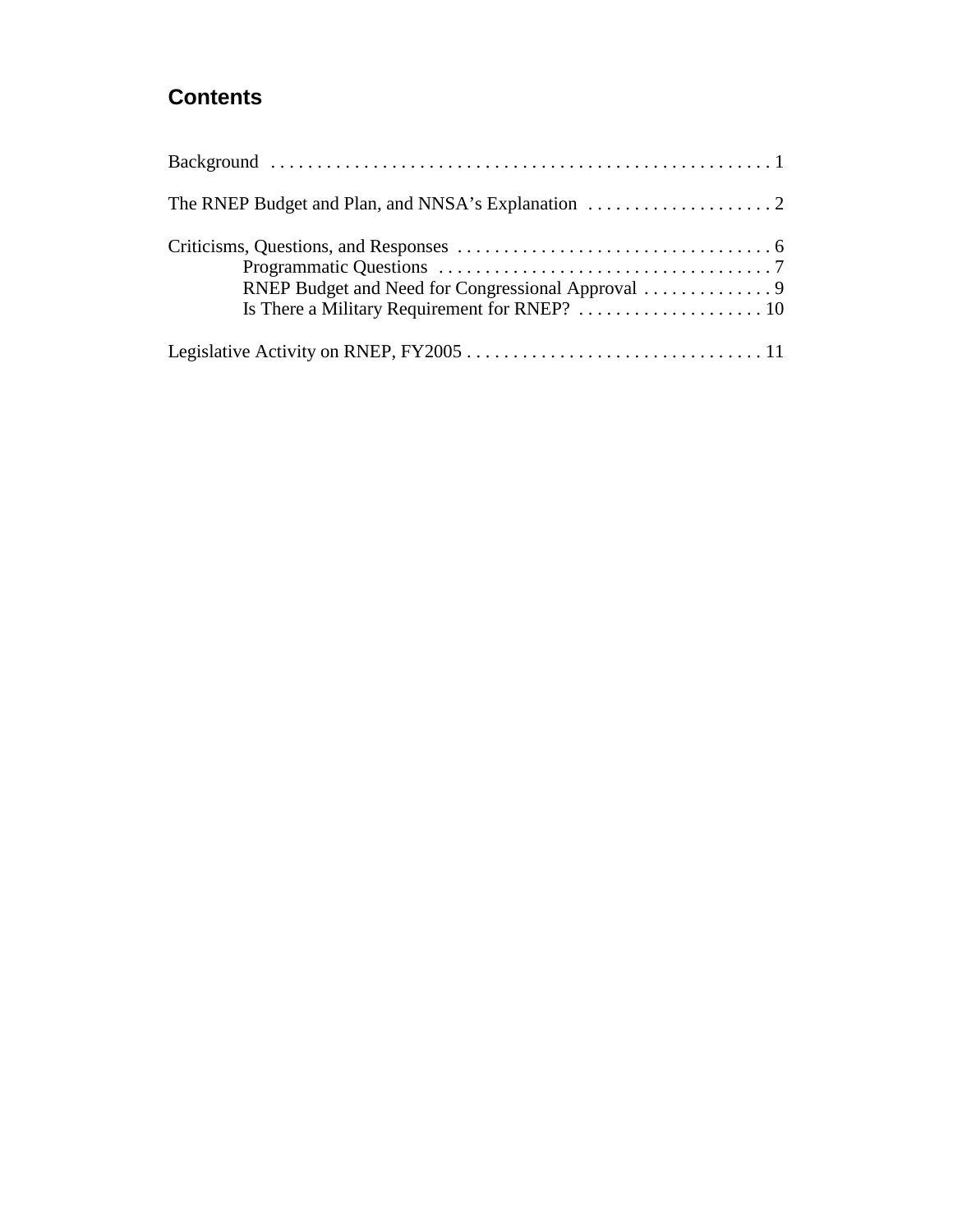## Robust Nuclear Earth Penetrator Budget Request and Plan, FY2005-FY2009

#### **Background**

Nuclear earth penetrator weapons burrow into the ground some tens of feet before detonating, greatly increasing their ability to destroy hardened underground targets. The United States has one type of nuclear earth penetrator, the B61-11 bomb, which was accepted into the stockpile in September 2001.<sup>1</sup> That weapon, though, according to an article by several scientists from Los Alamos National Laboratory, "cannot survive delivery into certain types of terrain in which such [hardened underground] facilities may be located."<sup>2</sup> The Robust Nuclear Earth Penetrator (RNEP) is at present a study, begun in May 2003, of modifications to convert existing B61 or B83 nuclear bombs to an earth penetrator configuration. While the Air Force is leading the study, the National Nuclear Security Administration (NNSA) — a semiautonomous agency in the Department of Energy (DOE) responsible for nuclear warheads — is in charge of studying modifications of specific warheads.

RNEP is controversial. Supporters argue that it is needed to attack hard and deeply buried targets (such as leadership bunkers or WMD production facilities) in countries of concern, thereby deterring or defeating challenges from such nations; critics assert that RNEP would lower the threshold for use of nuclear weapons and prompt other nations to develop nuclear weapons to deter U.S. attack. (For technical background, history, and issues, see CRS Report RL32130, *Nuclear Weapon Initiatives: Low-Yield R&D, Advanced Concepts, Earth Penetrators, Test Readiness.*) Secretary of Defense Donald Rumsfeld said in May 2003 that RNEP "is a study. It is nothing more and nothing less."<sup>3</sup> The plan was that the RNEP study would cost \$15 million a year for FY2003-FY2005. While Congress appropriated the FY2003 request of \$15.0 million, the FY2004 request met much criticism. The House rejected an amendment by Representative Tauscher to transfer funds from RNEP to conventional means of attacking buried targets. The Senate tabled an amendment by Senator Dorgan and another by Senator Feinstein to bar funds for RNEP, and adopted an amendment by Senator Nelson (FL), and a similar amendment by Senator Reed,

<sup>&</sup>lt;sup>1</sup> "B61-11 Enters the Stockpile," *Weapons Insider: A Publication of the Nuclear Weapons Program,* Los Alamos National Laboratory, Sept./Oct. 2001, p. 2.

<sup>&</sup>lt;sup>2</sup> Bryan Fearey, Paul White, John St. Ledger, and John Immele, "An Analysis of Reduced Collateral Damage Nuclear Weapons," *Comparative Strategy,* Oct./Nov. 2003, p. 312.

<sup>&</sup>lt;sup>3</sup> U.S. Department of Defense, "DoD News Briefing — Secretary Rumsfeld and Gen. Myers," May 20, 2003. At [http://www.defenselink.mil/transcripts/2003/tr20030520 -secdef0207.html].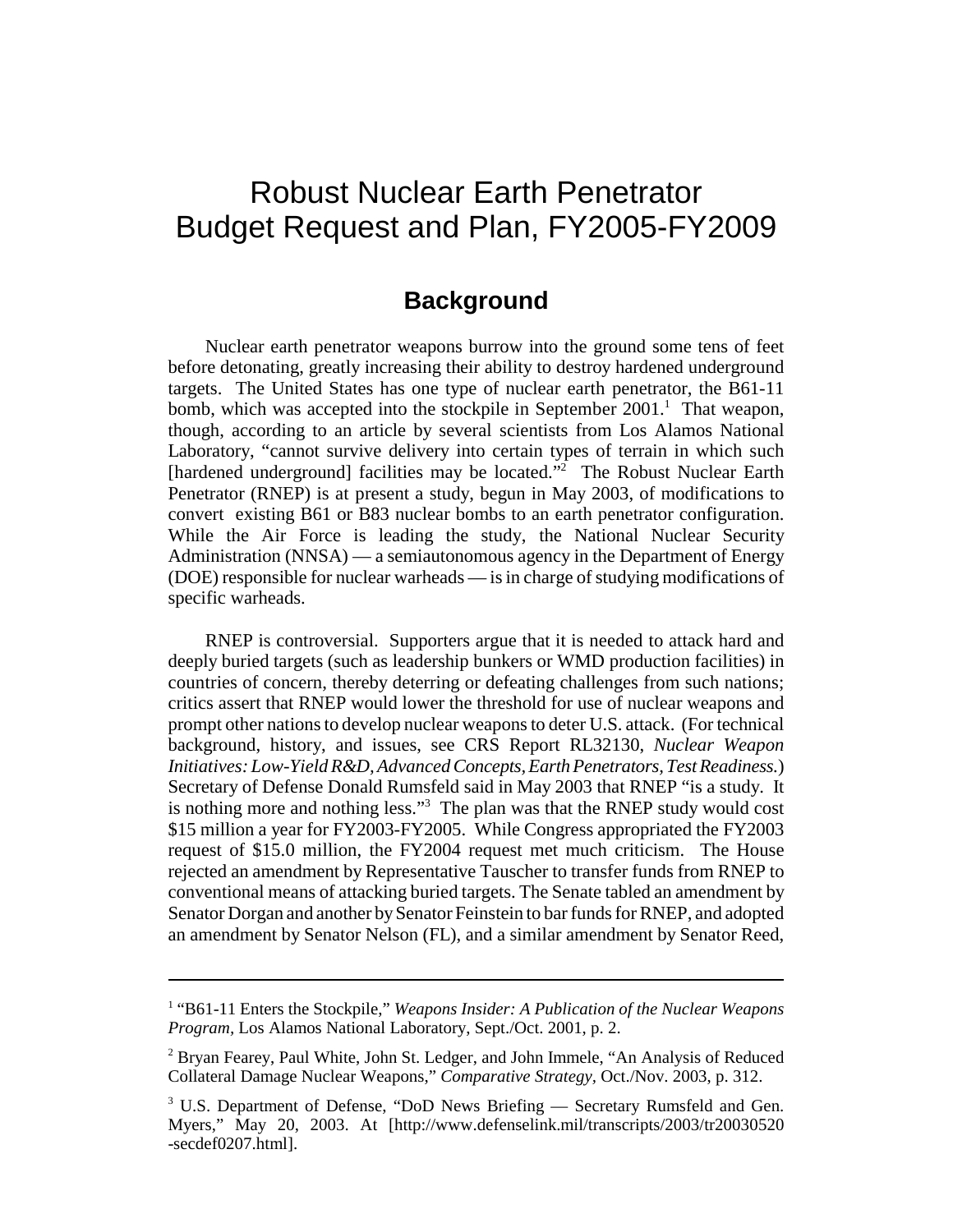to require congressional authorization to start development engineering (discussed below) or later phases of RNEP. (The Nelson amendment became Section 3117 of P.L. 108-136, the FY2004 National Defense Authorization Act.) Congress reduced the FY2004 appropriation to \$7.5 million.

In response to this reduction, NNSA plans to spend almost all of the \$7.5 million to study the B83 as an RNEP candidate, and little on the B61 study.<sup>4</sup> The B83 study is being conducted by Lawrence Livermore National Laboratory, in Livermore, CA, and Sandia National Laboratories' Livermore branch; the B61 study is the responsibility of Los Alamos National Laboratory, Los Alamos, NM, and Sandia National Laboratories' headquarters facility in Albuquerque, NM.

## **The RNEP Budget and Plan, and NNSA's Explanation**

Congress required NNSA — and required DOE before NNSA was created to provide a five-year budget projection (current year plus four out-years) in the National Defense Authorization Acts for FY1997 (P.L. 104-201, Sec. 3155), FY2000 (P.L. 106-65, Sec. 3253), and FY2001 (P.L. 106-398, Sec. 3154 and 3155). The FY2005 budget cycle is the first in which NNSA presented the out-year projection along with the current request. For RNEP, the projected figures are: FY2005 (request), \$27.6 million; FY2006, \$95.0 million; FY2007, \$145.4 million; FY2008, \$128.4 million; and FY2009, \$88.4 million, for a five-year total of \$484.7 million.<sup>5</sup> The FY2005 request also presented a plan for RNEP. All figures for FY2005- FY2009 are subject to congressional approval, rejection, or modification.

The research program for FY2003-FY2009 is currently estimated to cost \$498.3 million — \$6.1 million spent for FY2003, \$7.5 million appropriated for FY2004, and \$484.7 million, as noted, for FY2005-FY2009. If RNEP proceeds through development and production, additional costs would include the cost to complete production engineering and the cost to manufacture components to convert the selected weapon into an earth penetrator. Further, there would be a division of labor between NNSA and the Air Force, with NNSA responsible for the penetrator case and the Air Force responsible for the guidance unit (tail assembly, guidance computer, etc.) The foregoing figures exclude Air Force costs.

NNSA cannot provide an estimate of the total program cost at this time. Current work on RNEP is a study of feasibility, design definition, and cost of two candidate weapons for conversion to RNEP. The study will generate data to support a choice of one of these designs (assuming that at least one is shown to be feasible). Cost will depend, for example, on the complexity of design, manufacture, and certification, and

<sup>4</sup> Information provided by NNSA staff, Feb. 10, 2004.

<sup>&</sup>lt;sup>5</sup> U.S. Department of Energy, Office of Management, Budget, and Administration/CFO, *FY 2005 Congressional Budget Request,* vol. 1, National Nuclear Security Administration, DOE/ME-0032, Feb. 2004, p. 63. The RNEP budget is available under "Directed Stockpile Work" at [http://www.mbe.doe.gov/budget/05budget/index.htm].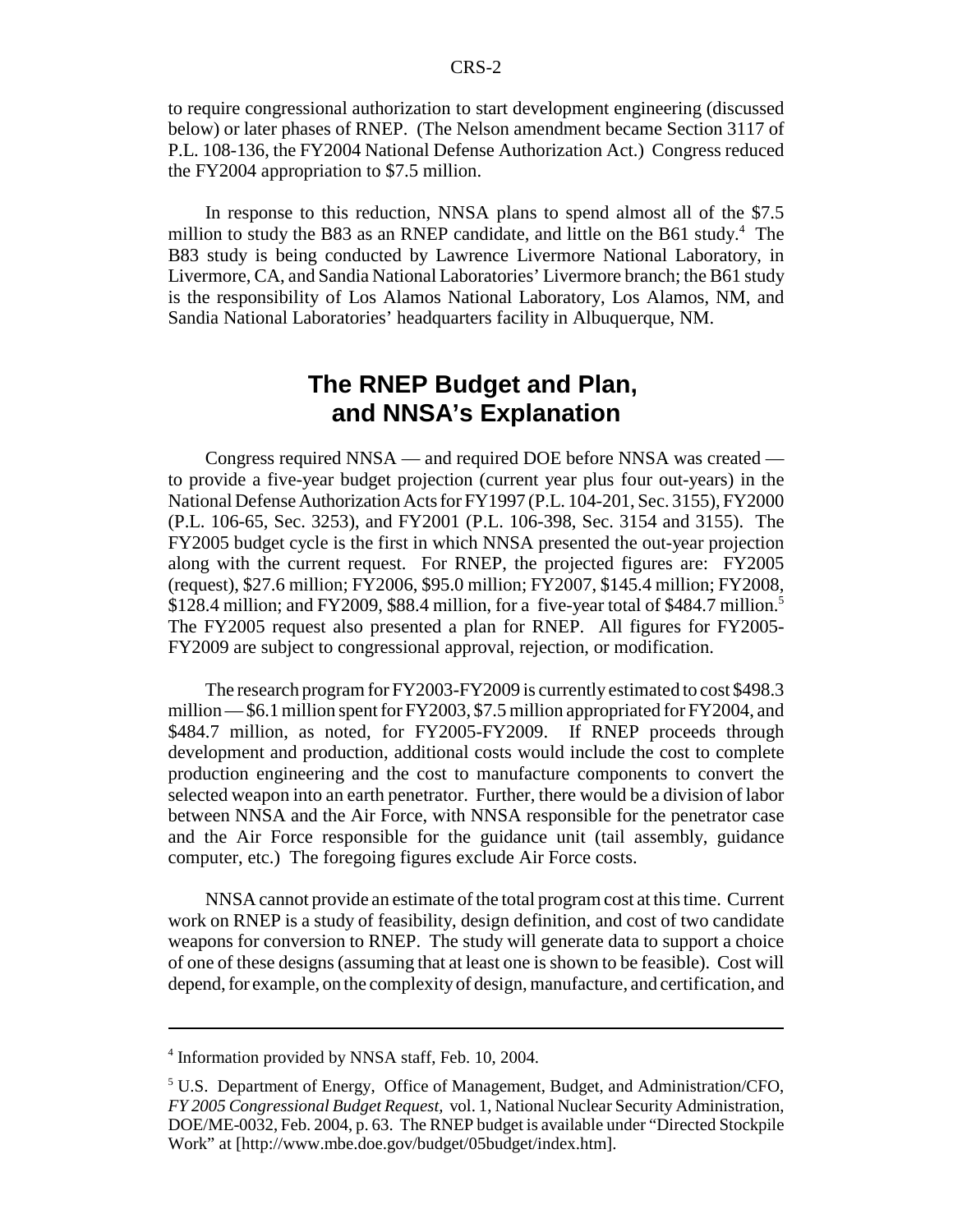on the number of units produced. Until the study is completed, NNSA will not have enough data to provide an estimate of the total cost of the RNEP program.

NNSA stated, though, that the RNEP project will cost much more than the B61- 11 conversion.6 (Figures for the B61-11 are not yet available.) RNEP will be more costly for several reasons.<sup>7</sup> The B61-11 was a minimal change, mainly inserting the nuclear explosive package from an older B61 bomb into a new penetrator case. In contrast, RNEP is intended to penetrate terrain that the B61-11 cannot, so RNEP will face a deceleration force much greater than that intended for any other nuclear weapon. While the nuclear explosive package is to remain unchanged, many nonnuclear components must be redesigned, at considerable cost, to withstand this high stress. The stress and redesign would make it more difficult, and thus more costly, to certify the performance of RNEP than the B61-11 without nuclear testing.

Several technical difficulties, advances, and uncertainties also make the cost of RNEP and B61-11 hard to compare:

- The B61-11 conversion was done in the field. NNSA built the conversion kits and provided them to the Air Force. Air Force personnel then installed the kits at Air Force bases. (The cost of conversion is not included in NNSA's total.) In contrast, should RNEP proceed, NNSA would convert existing weapons (B61 or B83 bombs) to RNEPs at NNSA facilities.
- RNEP could draw on the experience gained with conventional penetrating weapons. In particular, the enhanced guided bomb unit-28 (EGBU-28) is, like RNEP, in the 5,000-pound class. $8\text{ EGBU-28}$ has an inertial navigation system aided by a global positioning system navigation system for all-weather delivery.<sup>9</sup> It is said to be highly accurate.<sup>10</sup> However, components for nuclear weapons must meet special standards for qualification. Accordingly, NNSA and the Air Force indicate that at a minimum there would be some modifications to the EGBU-28 guidance system. It is possible that a different system would be used.

<sup>6</sup> Information provided by NNSA staff, Apr. 9, 2004.

<sup>7</sup> Information provided by NNSA staff, Apr. 8, 2004.

<sup>8</sup> Information on RNEP provided by NNSA staff, Apr.1, 2004. Information on EGBU-28 from U.S. Air Force, Materiel Command. 2nd Lt. Brooke Davis, "Edwards B-2 Test Program Drops Live 5,000-Pound Weapons," Air Force Flight Test Center Public Affairs, AFMC News Service Release 0833, Aug. 20, 2003.

<sup>&</sup>lt;sup>9</sup> U.S. Department of Defense, Office of the Under Secretary of Defense for Acquisition, Technology, and Logistics, *Report of the Defense Science Board Task Force on Future Strategic Strike Forces,* Feb. 2004, p. 5-5.

<sup>&</sup>lt;sup>10</sup> "Enhanced Guided Bomb Unit (EGBU)-28," GlobalSecurity.org, Apr. 21, 2003.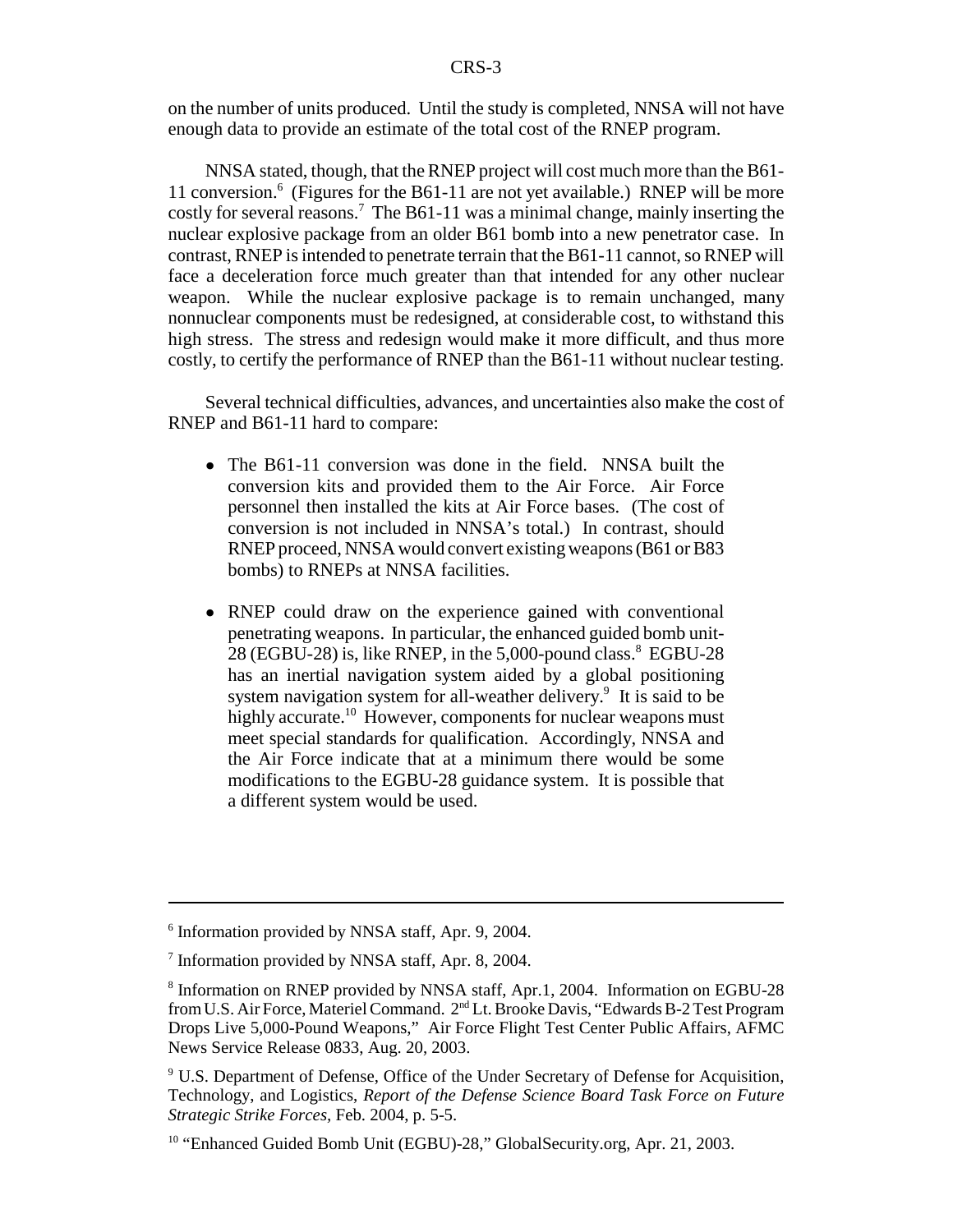- The Air Force stated that the B-2 bomber would carry RNEP.<sup>11</sup> An Air Force officer reportedly said, "There were no physical modifications done on the B-2 rotary launcher assembly" to enable it to carry the EGBU-28. "There was only a small software change ... to integrate the weapon onto the B-2.<sup>"12</sup> It is too early to say what modifications, if any, the B-2 would require in order to carry RNEP.
- The RNEP would require various tests to develop and validate its ability to penetrate. Lessons learned from developing the EGBU-28, other conventional penetrating weapons, and the B61-11 should accelerate progress on RNEP and might reduce costs that would otherwise be incurred.

By way of background, the Departments of Defense and Energy agreed years ago to a formal set of phases by which modified nuclear weapons move through research, development, production, deployment, and retirement, often called the Phase 6.X process. The key phases for RNEP are: Phase 6.2, feasibility study and option down select; Phase 6.2A, design definition and cost study; Phase 6.3, development engineering, in which the nuclear weapons laboratories produce a completed warhead design; and Phase 6.4, production engineering, in which the design is adapted for production and a system to manufacture the weapon is created. NNSA stated the performance targets for RNEP are as follows:

- ! FY2005: "Complete 56% of scheduled RNEP Phase 6.2/6.2A activity." Further, "In FY2005, subsystem tests and a full system test of the proposed design will be completed."
- ! FY2006: "Complete 100% of scheduled RNEP Phase 6.2/6.2A activity."
- FY2007: "Report results of RNEP Phase 6.2/6.2A to Nuclear Weapons Council [a joint Department of Defense (DOD)-DOE agency that coordinates nuclear weapon programs] Obtain, if applicable, RNEP Phase 6.3 appropriate authorization. Complete initial 25% of scheduled RNEP Phase 6.3 activity (if authorized)."
- ! FY2008: "Complete 65% of RNEP Phase 6.3 activity (if appropriately authorized)."
- ! FY2009: "Complete 100% of scheduled RNEP Phase 6.3 activity (if authorized). Complete 15% of scheduled RNEP Phase 6.4 activity (if appropriately authorized)."13

 $11$  Information provided by U.S. Air Force, Apr. 7, 2004.

<sup>&</sup>lt;sup>12</sup> "Edwards B-2 Test Program Drops Live 5,000-Pound Weapons."

<sup>13</sup> Department of Energy, *FY 2005 Congressional Budget Request,* vol. 1, p. 69, 70, 76.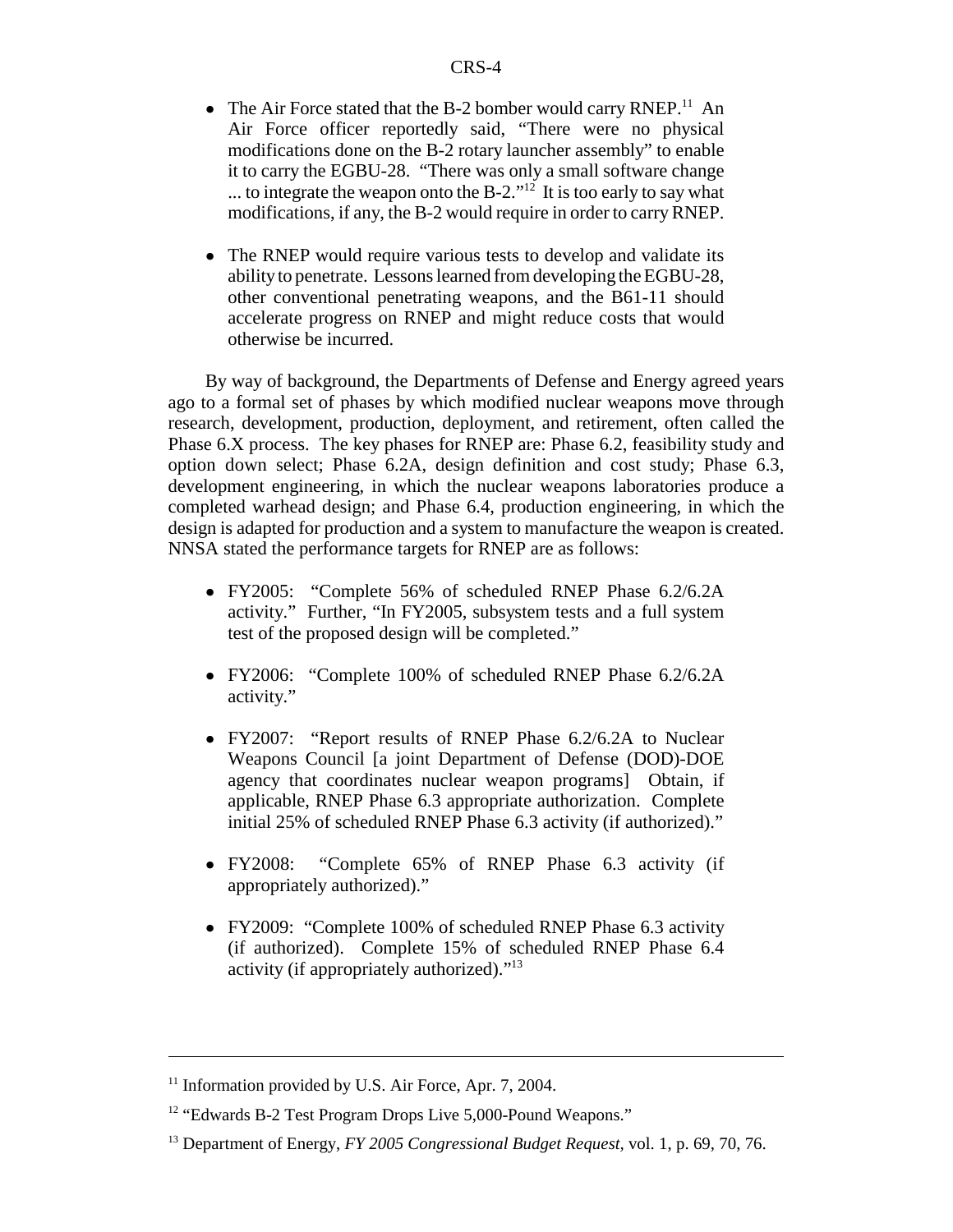The FY2005 request document therefore seems to cast serious doubt on assertions that RNEP is only a study. However, NNSA Administrator Linton Brooks stated:

We included funds in our out-year budget projections to comply with legislative requirements for five-year budget projections. The out-year projections are placeholders in the event the President decides to proceed with development and Congress approves. No decision will be made until the study is completed. The law is clear that beginning 6.3 engineering development requires Congressional approval. $^{14}$ 

The legislation that he referred to is P.L. 108-136, FY2004 National Defense Authorization Act, Section 3117, which states:

The Secretary of Energy may not commence the engineering development phase (phase 6.3) of the nuclear weapons development process, or any subsequent phase, of a Robust Nuclear Earth Penetrator weapon unless specifically authorized by Congress.

An NNSA manager responsible for the program stated that, if out-year funds were not included in the FY2005 budget, NNSA would face two choices that it deems unsatisfactory: (1) By the time the budget for one fiscal year is submitted, the budget for the next fiscal year is largely fixed; without the placeholder, a decision to proceed with RNEP could not be implemented until the second fiscal year. (2) Alternatively, without the placeholder, a decision to proceed with RNEP could be implemented promptly only by taking the needed funds out of other programs. The budget projection reflects costs that might be expected if RNEP proceeds to Phases 6.3 and 6.4. The official emphasized that no decision has been made on whether or not to proceed with those phases pending completion of the Phase  $6.2/6.2A$  study.<sup>15</sup>

The RNEP study was initially projected to cost \$45 million — \$15 million a year for FY2003-FY2005. The numbers, however, have changed for each year. For FY2003, delay in submission of a DOD study required by the FY2003 National Defense Authorization Act (P.L. 107-314, Sec. 3146) delayed the start of NNSA's RNEP study; as a result, \$6.1 million was spent of the \$15.0 million appropriated. For FY2004, Congress cut the RNEP appropriation to \$7.5 million. For FY2005, the request is \$27.6 million, vs. the \$15.0 million originally planned. Finally, FY2006, not FY2005, will be the last year of the RNEP study; NNSA estimates the FY2006 request at \$30 million. The four-year total is about \$71 million.

Owing to the uncertainties of the program, NNSA could not, as of early March 2004, project an RNEP budget for FY2007-FY2009. Indeed, a purpose of the 6.2/6.2A study is to provide a firm estimate of the cost of the project in Phase 6.3 and beyond. Thus no firm estimate is likely for some time. There is likely to be a schedule disconnect between submission of the FY2007 request, which in the normal course of the budget process would occur in early February 2006, and completion of

<sup>&</sup>lt;sup>14</sup> Letter from Linton F. Brooks, Administrator, NNSA, to Honorable Ellen O. Tauscher, Mar. 17, 2004.

<sup>&</sup>lt;sup>15</sup> Telephone interview, Feb. 10, 2004.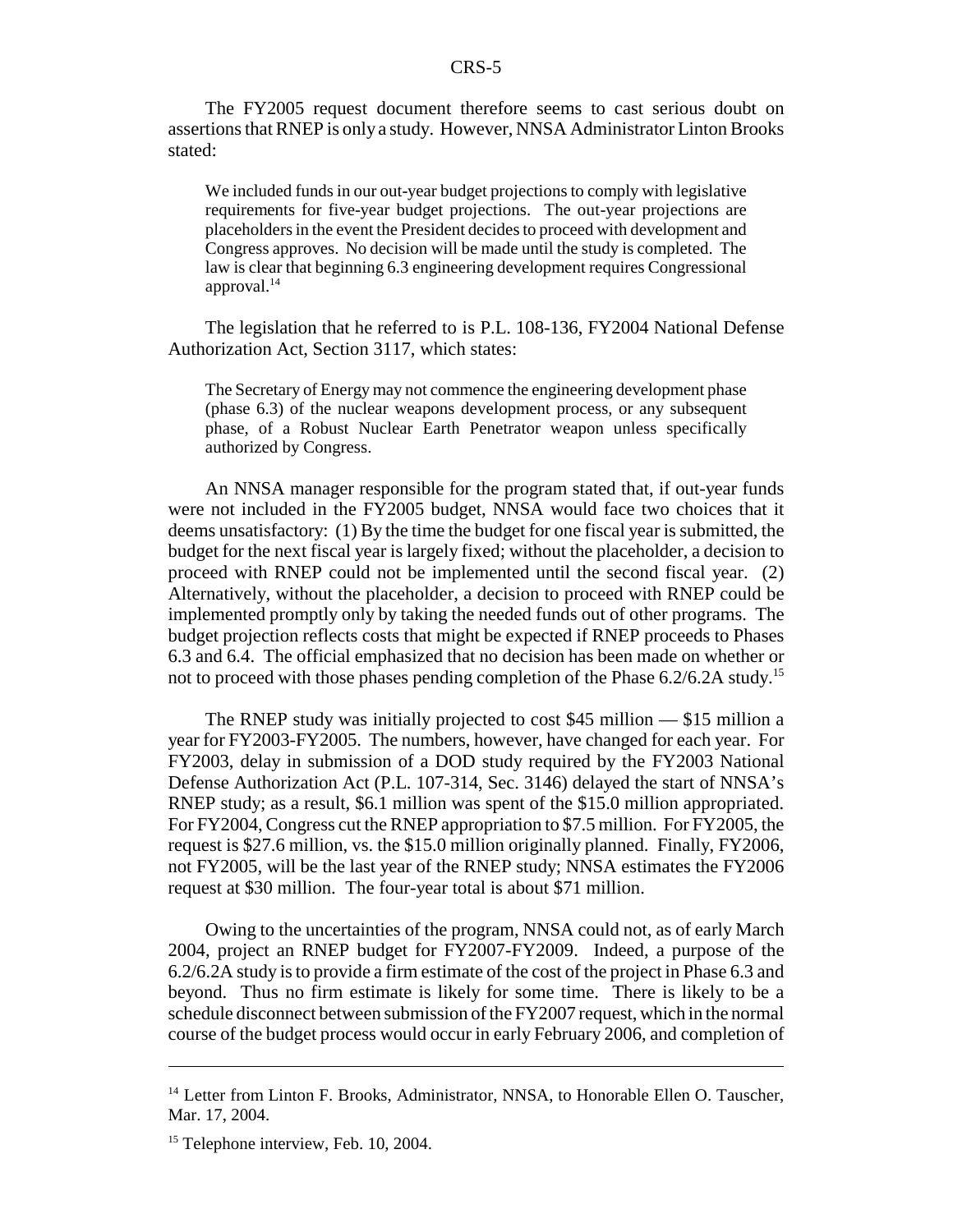the Phase 6.2/6.2A study, which will probably occur several months later, late in FY2006. It is unclear how NNSA would propose to handle a possible FY2007 request for 6.3 funds for RNEP.

According to NNSA, the study's cost has grown for several reasons.<sup>16</sup> The \$45 million did not take into account the need for participation in the study by the production plants (Y-12 Plant and Kansas City Plant) that would make RNEP components, or by Pantex Plant, which would convert existing weapons into RNEPs; their participation adds approximately \$9 million. NNSA has imposed additional project management requirements that add approximately \$3.5 million. The rest of the increase comes from (1) refinements of cost estimates due to better definition of the requirements of the study, (2) inflation, (3) a requirement for an independent review of the weapons under consideration,<sup>17</sup> and  $(4)$  a decision to address new requirements such as surety (safety, security, and use control) in the proposed draft Military Characteristics.<sup>18</sup> NNSA states that no additional subsystem or full-scale sled track testing will be performed as part of the Phase 6.2/6.2A study beyond those tests noted below, nor will the production plants be authorized to begin any production development activities in Phase 6.2/6.2A. Regarding surety, DOE requires that any modification of a nuclear weapon includes looking for ways to increase its surety.<sup>19</sup> An NNSA source reports, "NNSA and the Air Force are committed to exploring ways to increase surety in a cost effective manner, consistent with DOE and military requirements."<sup>20</sup>

### **Criticisms, Questions, and Responses**

Critics have reacted to the RNEP budget projection and plan. Representative Tauscher, in a letter to NNSA Administrator Linton Brooks, stated that "This is the first notice that we have received of a significantly ramped up activity," and that "the

<sup>&</sup>lt;sup>16</sup> NNSA amplified on information in this paragraph on Apr. 1, 2004.

 $17$  For most nuclear weapons in the past, the two nuclear design laboratories (Lawrence Livermore National Laboratory and Los Alamos National Laboratory) would offer competing designs. DOE would select one design at the end of Phase 2 or 6.2, and designers from the other laboratory, at that laboratory's expense, would review the winning design. For RNEP, with two designs carried through Phase 6.2A, NNSA plans to form an Independent Review Team of representatives from Livermore, Los Alamos, and Sandia National Laboratories who were not directly involved with the design of either RNEP candidate. This team would review both designs and identify any items that would prevent either candidate design from proceeding to Phase 6.3.

<sup>&</sup>lt;sup>18</sup> "Military Characteristics" are contained in a DOD document that presents NNSA with detailed requirements for the performance of a nuclear weapon to be designed. Military Characteristics might include requirements for a weapon to have a certain maximum weight, to be able to penetrate certain geologies, to have a specified type of fuzing, and to be compatible with the electrical system of a particular aircraft.

<sup>&</sup>lt;sup>19</sup> U.S. Department of Energy, "Nuclear Explosive and Weapon Surety Program," Order DOE O 452.1B, approved Aug. 6, 2001, section 4(f).

 $20$  Information provided Mar. 22, 2004.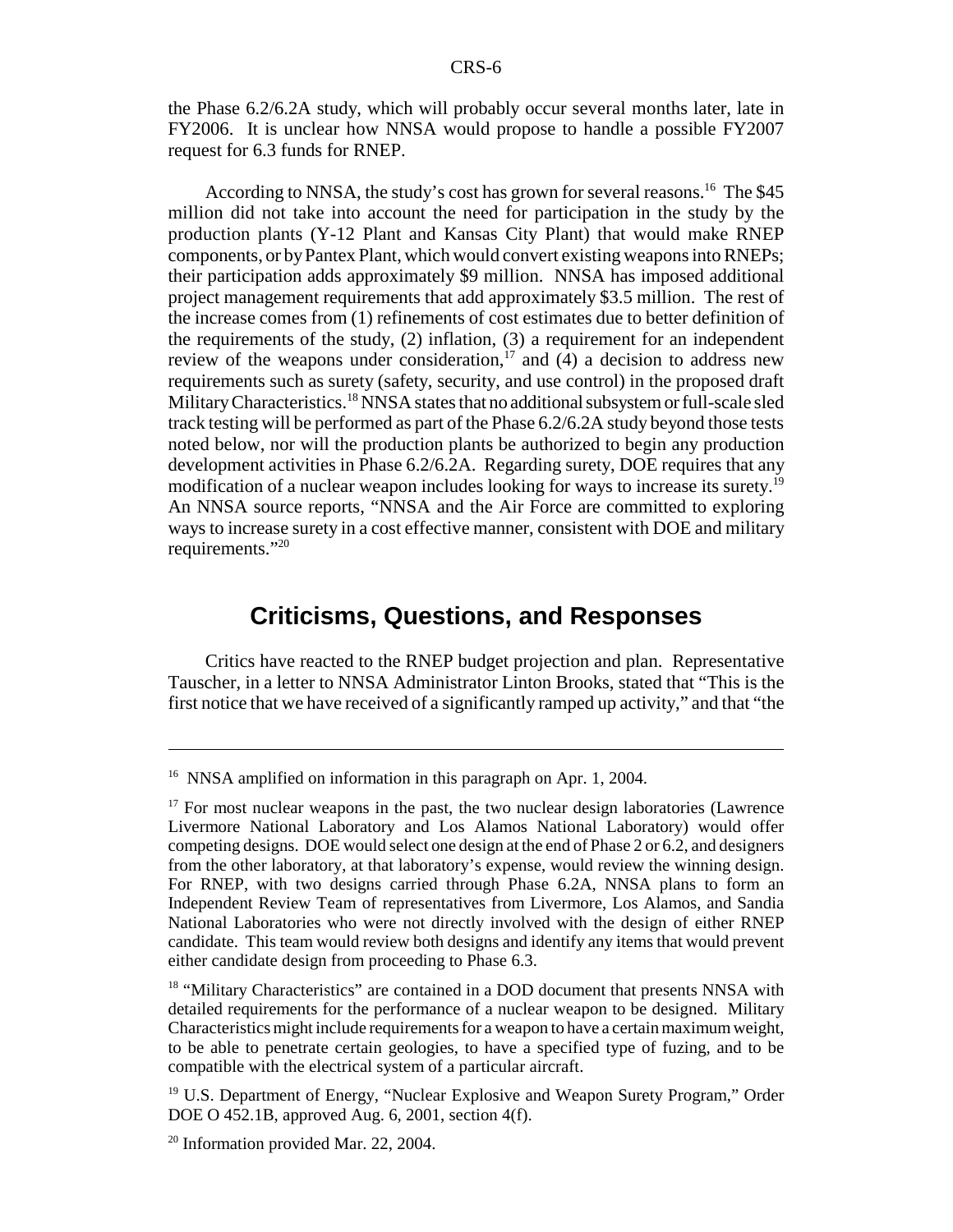planning and budgeting for further steps in the 6.X process in the next five years speaks to a clear intent to develop these modified nuclear weapons at a time when the feasibility study has not been completed and the Department of Defense has not submitted a request for this weapon."<sup>21</sup> Steven Aftergood of the Federation of American Scientists argued that there are not five-year budgets for every research program that might lead to development. He reportedly said, "If they had placeholders for every funding scenario, they'd have to request an infinite amount of money .... This is an expression of intent to move ahead with an expanded program."22 Another critic, Jay Coghlan, director of Nuclear Watch of New Mexico, was quoted as saying, "The present administration is definitely seeking to expand U.S. nuclear capabilities — while at the same time it denounces any kind of effort by others to do the same."23

**Programmatic Questions.** The following paragraphs present questions from Representative Tauscher's letter, responses from Administrator Brooks,<sup>24</sup> and additional information based on discussions with staff from NNSA, Los Alamos National Laboratory, and Lawrence Livermore National Laboratory. Representative Tauscher wrote:

For FY 2005 the budget request describes the RNEP activities as including "subsystems tests and full system test of the proposed design." Such activities appear to go beyond research activities and may be interpreted to fall into 6.3 activities. In your view, why are such activities consistent with legislation passed by Congress last year? What specific activities would be associated with the initial year of 6.3 work on the RNEP in FY 2007?

Administrator Brooks responded:

The "subsystem and full system tests of the proposed design" refer to impact tests to be performed on surrogate penetrator bodies at Sandia National Laboratories' sled track facility. These tests are consistent with the definition and requirements for a Phase 6.2 feasibility study. We need to understand whether the penetrator bodies are survivable to ground penetration in the required geologies before feasibility can be assessed.

The context of this question is that the FY2004 National Defense Authorization Act, P.L. 108-136, section 3117, requires specific congressional authorization before starting Phase 6.3 or subsequent phases of RNEP. NNSA indicated that one type of physical test (as distinct from a computer simulation) is planned as part of the 6.2/6.2A study: a series of "sled track tests" at Sandia National Laboratories. Some would be done as full system tests, in which the various components of an RNEP

<sup>&</sup>lt;sup>21</sup> Letter from Representative Ellen Tauscher to Linton Brooks, Administrator, National Nuclear Security Administration, March 8, 2004.

<sup>22</sup> Paul Richter, "Questions Raised about Bomb Plan," *Los Angeles Times,* Mar. 11, 2004, p. 12.

<sup>&</sup>lt;sup>23</sup> Jeff Tollefson, Santa Fe New Mexican.com, Mar. 11, 2004.

<sup>&</sup>lt;sup>24</sup> Letter from Linton F. Brooks, Administrator, NNSA, to Honorable Ellen O. Tauscher, Mar. 17, 2004.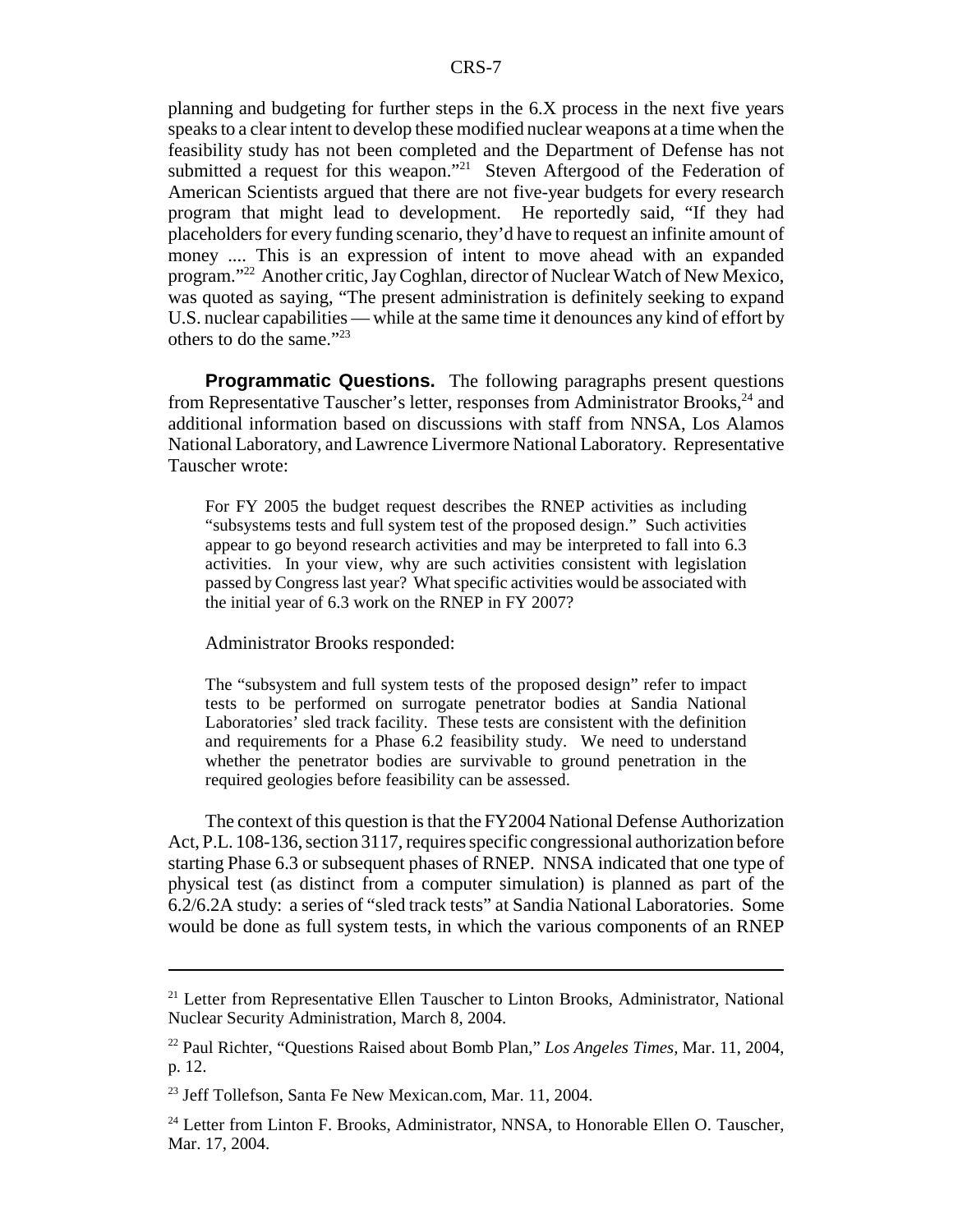would be assembled in a penetrator body (a strong, heavy, pointed metal case) without a guidance system or fissile materials.<sup>25</sup> This assembly would be mounted on a sled that is sent down a track at high speed and slammed into a large concrete block to test how well the components withstand the deceleration required of an earth penetrator weapon. This type of test is included in the 6.2/6.2A study because NNSA deems it essential to assess feasibility. In turn, a successful demonstration of feasibility is a necessary condition for the weapon to proceed to Phase 6.3. In preparation for the full system tests, a number of subsystem sled tests will be conducted, in which candidate RNEP components are slammed into a water target. These tests are scheduled to start in the third quarter of FY2005, and will be held at Sandia's sled track, located at Kirtland Air Force Base in Albuquerque, NM.

More advanced tests would be conducted in Phase 6.3. In one type, "vibration flyaround tests," a mock-up of the weapon would be mounted on an aircraft and flown to validate that the weapon would not be damaged by the vibration of the aircraft and to determine the weapon's aerodynamic stability. In this test, the device would not be released. Another type of test, which would occur later in the development process once the guidance system was developed, would involve dropping a mock-up of the weapon from an aircraft. Both types of test would use surrogate material (a heavy metal) instead of fissile materials. Other tests would probably be conducted as well, but it is too early in the process to say which tests would be conducted when.

Representative Tauscher also asked:

With regard to the Annual Performance Results and Targets, what technical, military, and other criteria would the NNSA consider and what decisions would be made before it requests legislative authorization to begin 6.3 work? Who is involved in the determination to begin 6.3 work and why does the budget indicate that this might happen in FY 2007? Similarly, what criteria would the NNSA use to base its decision to go from phase 6.3 to 6.4 in FY 2009?

Administrator Brooks replied:

The National Nuclear Security Administration (NNSA) does not make the decision to proceed to Phase 6.3 or subsequent phases. If NNSA and the Air Force agree that the Phase 6.2/6.2A study results support proceeding to Phase 6.3 engineering development, the Nuclear Weapons Council (NWC) could consider whether to proceed further. If the NWC recommends going forward, NNSA would move beyond the study stage only if the President approves and funds are authorized and appropriated by the Congress.

He further stated that the criteria NWC would use in this decision include "the feasibility and military utility of the design definition, and the projected cost and schedule established in the Phase 6.2/6.2A Study," and that "If RNEP does proceed to 6.3, the President and Congress will make a separate decision on whether to proceed to Phase 6.4, Production Engineering."

 $25$  Information provided Mar. 11 and 12, 2004.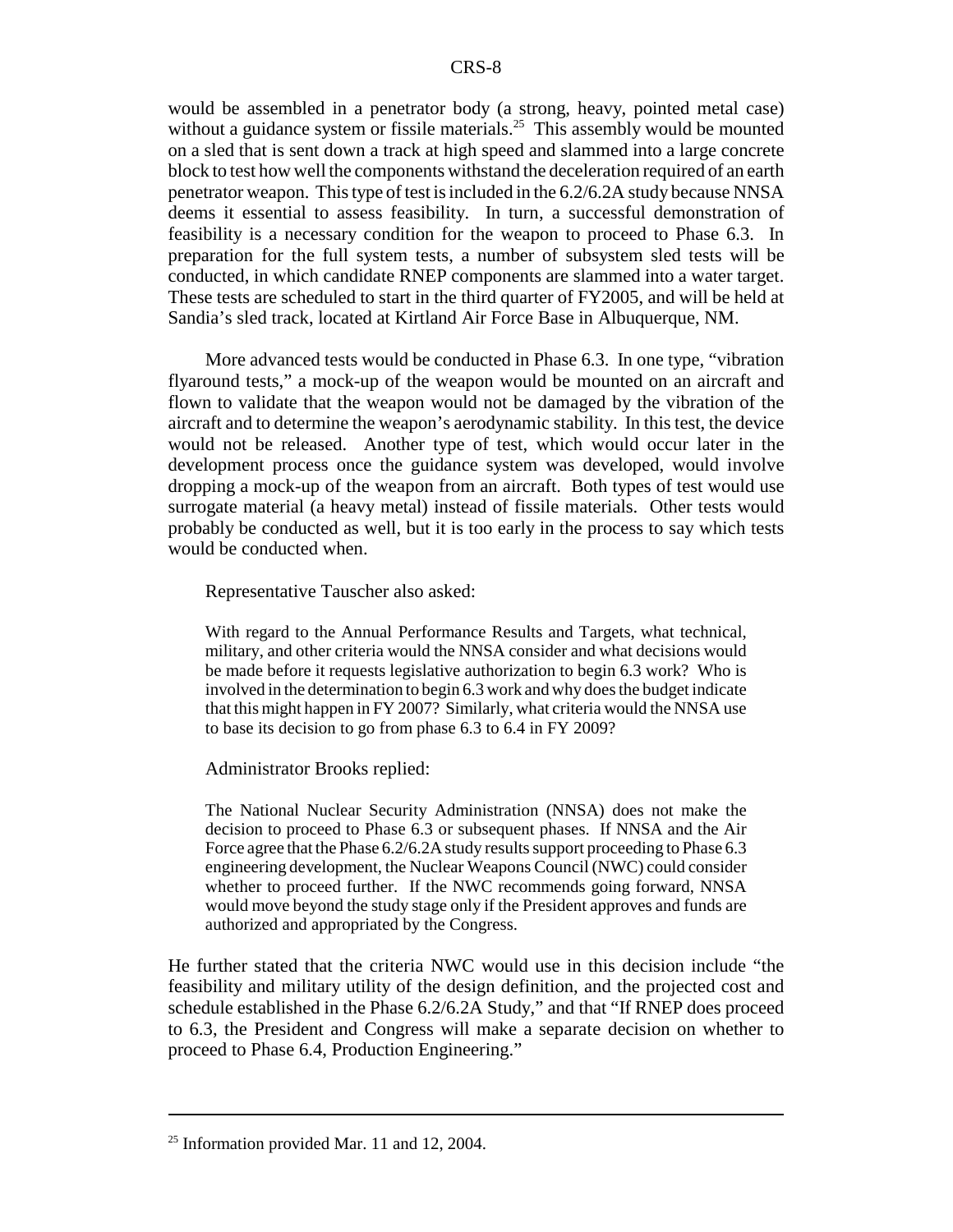To support a decision to move RNEP to Phase 6.3, NNSA would address cost, schedule, and feasibility, while the Air Force would address military requirements. As a hypothetical example, NNSA might say that an RNEP would have a specified cost, could be ready by a certain date, and would have certain characteristics (weight, accuracy, depth of penetration, etc.) The Air Force might decide not to proceed if the penetration ability was too low or if a nonnuclear alternative existed, or it might recommend proceeding if the proposed RNEP was the only way to accomplish what it considered a critical military mission. The decision to request congressional approval would be worked through the Nuclear Weapons Council and ultimately be made by the President. The decision on whether or not to proceed with Phase 6.3 is projected to occur in FY2007 because the Phase 6.2/6.2A study is expected to conclude late in FY2006.

**RNEP Budget and Need for Congressional Approval.** For many Members, the five-year cost of RNEP as presented in the FY2005 budget document came as a surprise not only in the amount, but also in what appeared to be an intent contrary to legislation barring Phase 6.3 or greater work on RNEP without congressional authorization. Senator Domenici said:

I was surprised to see that the request — that nearly \$500 million is provided for the Robust Nuclear Earth Penetrator in the out year funding. ... The department [DOE] should not assume such large sums in its budget without congressional approval or direction. ... I want it explained to this committee unequivocally what we are doing and what we are authorizing, and what we are not doing and what we are not authorizing, because nobody on this committee is voting to do this. We're voting to study it if it wins, but not to do it. To study it is a small amount of money. To do it is a lot of money.26

Senator Reid said to NNSA Administrator Linton Brooks:

I am a little concerned, maybe even put off by the notion that you've included a half a billion dollars in your out year spending plan as what you call a place holder for bunker busting, pending White House and congressional decisions. I'm not sure that we can allow this to go forward. This is a large place holder. Many remain unconvinced that this is an appropriate path. $27$ 

Senator Kennedy said to Secretary of Energy Spencer Abraham:

... you're rushing ahead with the nuclear weapons, including the mini-nukes and the nuclear bunker busters. I'll give you a chance to be able to explain how this program, which was \$45 million two years ago is now up to almost \$.5 billion. ... Why are we going ahead and are going to be requesting \$.5 billion from Congress on new nuclear weapons, the bunker buster $?^{28}$ 

 $26$  U.S. Congress, Senate Committee on Appropriations, Subcommittee on Energy and Water Development, Hearing on the FY2005 budget of the National Nuclear Security Administration, Mar. 23, 2004, p. 2. Transcript by Federal News Service, Inc.

 $27$  Ibid., p. 5.

<sup>&</sup>lt;sup>28</sup> U.S. Congress, Senate Committee on Armed Services, Hearing on the FY2005 (continued...)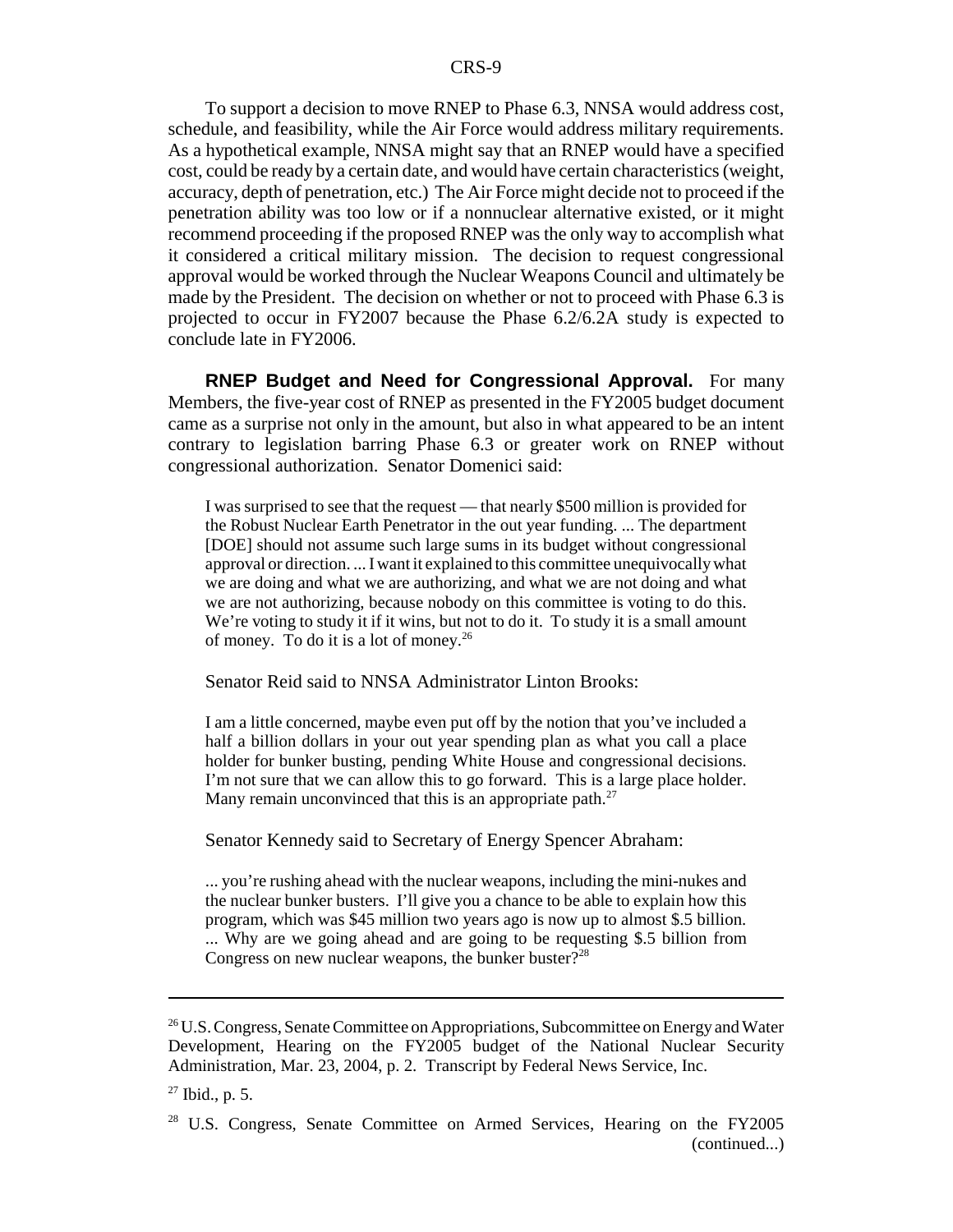#### CRS-10

In a colloquy, Senator Warner expressed his concern on the RNEP budget and Secretary Abraham offered an explanation:

Senator Warner: Let's talk about the Robust Nuclear Earth Penetrator. And I was looking at the out years, and particularly 2006, looking at a fairly substantial increase. And I bring to your attention the fact ... in 2004, the Department of Energy — we put in the legislation — may not proceed to the engineering development phase three or to subsequent phases without a specific authorization from Congress. And can you correlate that substantial '06 bump up with this statutory provision, which I hope will remain?

Secretary Abraham: The statutory provision, Mr. Chairman, would, of course, govern any decision to move from a stage of research or preliminary inquiry to the engineering phase. We are required to provide five-year budgets, however, so that people can look down the road and make a proper sort of assessment of what potential expenses will be.<sup>29</sup>

**Is There a Military Requirement for RNEP?** Another concern is that there is no military requirement for RNEP.

Senator Reed: ... Is there a specific military requirement for the RNEP today?

Secretary Abraham: It was the conclusion of the Nuclear Posture Review that a threat that needed to be addressed in the  $21<sup>st</sup>$  century in the immediate period ahead of us would be hard, deeply buried targets. A number of approaches to dealing with that were then asked to be researched. This is just one of them. It's a threat that rose to the level of being included in that review.

Senator Reed: There's no doubt about the threat. But it's your opinion that the position of the administration is there is a specific military requirement for the RNEP, not for a device to counter deeply buried targets, but for the RNEP? Is that your position?

Secretary Abraham: No. The position of the administration is that we should inquire about or that we should make inquiries and investigate a variety of approaches to dealing with the hard, deeply buried target. Whether or not this approach is feasible is the first question. And the second is whether or not it's preferable to other approaches that would involve conventional weapons. And we have not completed the first phase of that inquiry, let alone the second.<sup>30</sup>

NNSA has further stated that the term "requirement" has been used in two senses.<sup>31</sup> Before DOD or NNSA start a concept study, there is a perceived need for a capability. This type of need used to be called a "requirement," but DOD now uses

<sup>28 (...</sup>continued)

Department of Energy defense-related activities budget request, Mar. 23, 2004, p. 15. Transcript by Federal News Service, Inc.

 $29$  Ibid., p. 8.

<sup>30</sup> Ibid., p. 18.

 $31$  NNSA provided the information in this paragraph on April 1, 2004.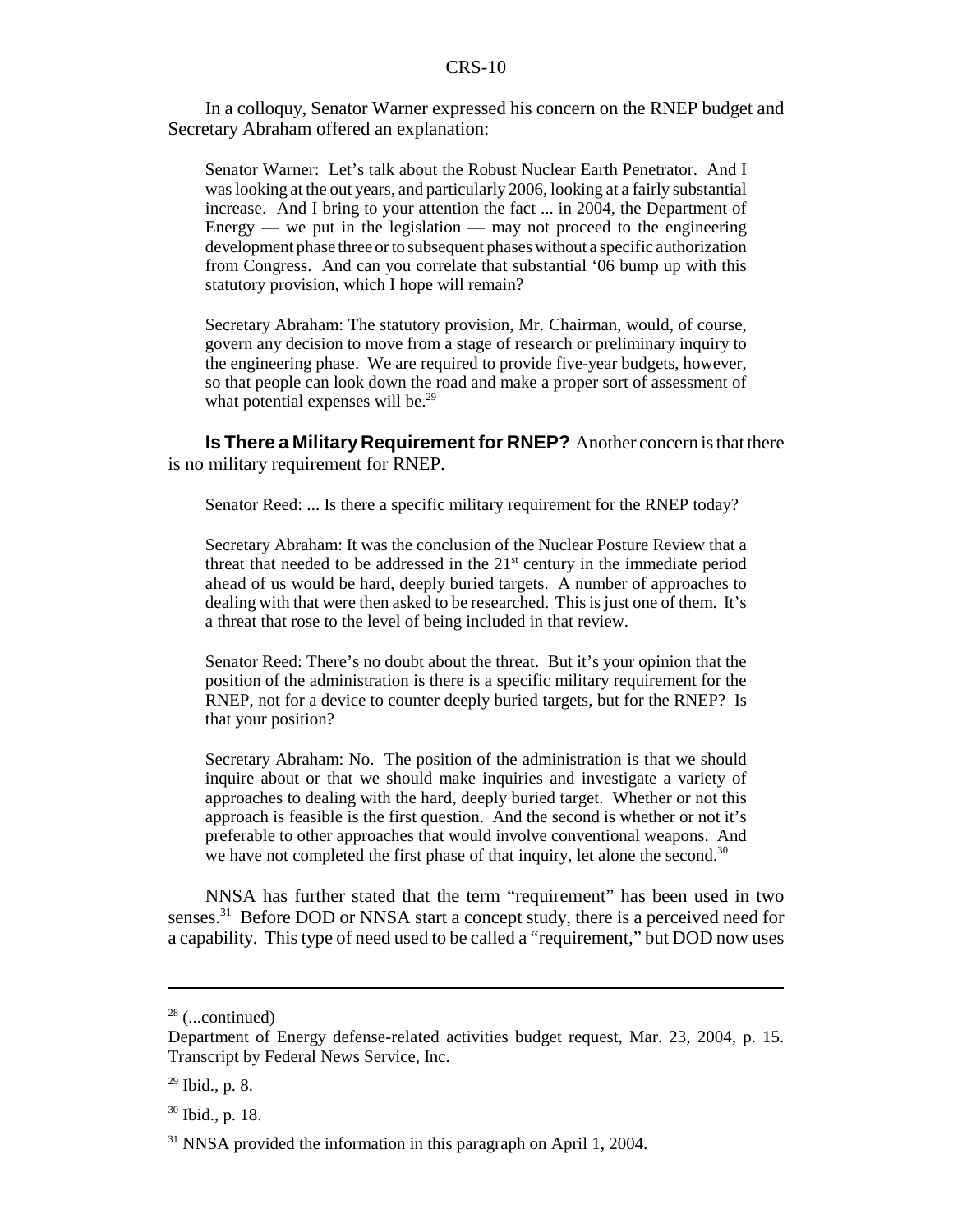the term "desired capabilities and characteristics." In the case of RNEP, this perceived need has reportedly been documented in classified form. An unclassified document dealt more generally with defeat of hard and deeply buried targets.<sup>32</sup> "Requirement" is also used for a specific weapon as applied to the acquisition process. According to NNSA, DOD "will not have an acquisition requirement before there is a well defined system or component for them to acquire. In the nuclear weapon life cycle, that will not occur until the completion of the Phase 2A/6.2A study."

### **Legislative Activity on RNEP, FY2005**

The two defense authorization bills — H.R. 4200, as reported from the House Armed Services Committee, and S. 2400, as reported from the Senate Armed Services Committee — both contained the full amount requested for RNEP, \$27.6 million. The House Armed Services Committee "strongly reaffirms the importance" of the RNEP Phase 6.2/6.2A study. It further stated,

The committee also takes note that a recent Defense Science Board Task Force study on Future Strategic Strike Forces specifically recommended that research be initiated on nuclear weapons that produce much lower collateral damage than those weapons in the existing nuclear stockpile. The committee also reminds the NNSA that any efforts beyond a study could only be pursued if the President approves and funds are authorized and appropriated by Congress.<sup>33</sup>

Representatives Tauscher, Markey, Skelton, Dicks, Allen, and Spratt offered an amendment on RNEP and other topics to H.R. 4200. It was defeated, 204-214, on May 20 (roll no. 203). The text of the amendment is as follows:

Additional amounts for ordnance technology and for strategic capability modernization.

1. (a) Air Force Conventional Munitions- The amount in section 201(3) for research, development, test, and evaluation for the Air Force is hereby increased by \$25,000,000, of which —

 (1) \$10,000,000 is to be available in program element 0602602F, Conventional Munitions, for ordnance technology applicable to defeat of weapons of mass destruction and hardened, deeply buried targets; and

 (2) \$15,000,000 is to be available in program element 0603601F, Conventional Weapons Technology, for ordnance technology applicable to defeat of weapons of mass destruction and hardened, deeply buried targets.

<sup>32</sup> U.S. Departments of Defense and Energy, *Report to Congress on the Defeat of Hard and Deeply Buried Targets,* Submitted by the Secretary of Defense in Conjunction with the Secretary of Energy in Response to Section 1044 of the Floyd D. Spence National Defense Authorization Act for FY2001, P.L. 106-398*,* July 2001.

<sup>33</sup> U.S. Congress, House Committee on Armed Services, *National Defense Authorization Act for FY2005*, 108<sup>th</sup> Cong., 2<sup>nd</sup> sess., H.Rept. 108-491 (Washington: GPO, 2004) p. 431.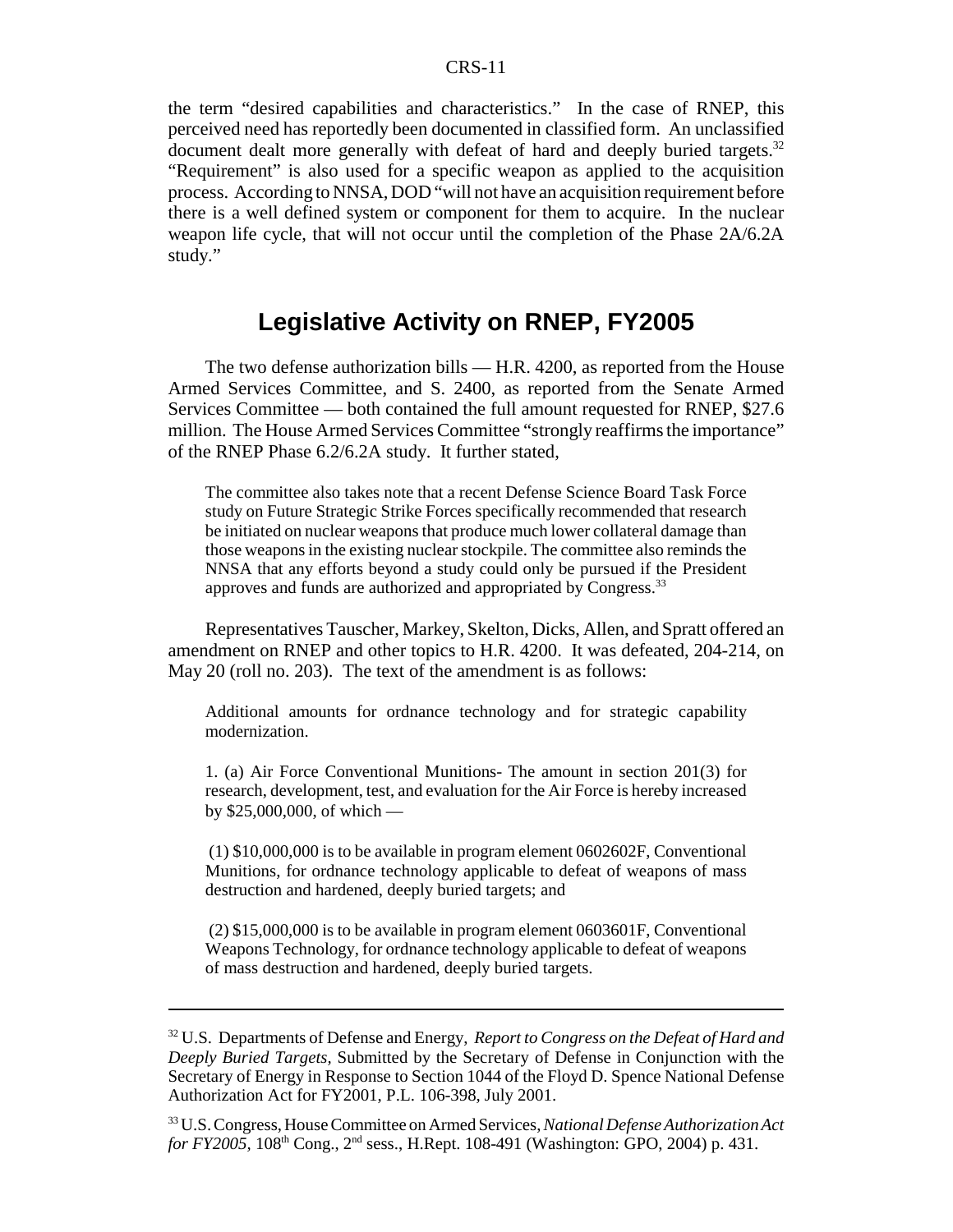#### CRS-12

(b) Defense-wide Strategic Capability Modernization- The amount in section 201(4) for research, development, test, and evaluation, Defense-wide, is hereby increased by \$11,557,000, to be available for program element 0603910D8Z, Strategic Capability Modernization.

(c) Offset- The amount in section  $3101(a)(1)$  for weapons activities is hereby reduced by \$36,557,000, of which —

 (1) \$27,557,000 is to be derived from the Stockpile Services Robust Nuclear Earth Penetrator study; and

 (2) \$9,000,000 is to be derived from the Stockpile Services Advanced Concepts program.

(The Advanced Concepts Initiative funds R&D, prior to development engineering, of "laboratory workload activities to potentially enhance the military capabilities of the stockpile, in coordination with the DoD."34 See CRS Report RL32130, *Nuclear Weapon Initiatives: Low-Yield R&D, Advanced Concepts, Earth Penetrators, Test Readiness.*)

Senators Kennedy and Feinstein introduced amendment no. 3263 to S. 2400, the FY2005 defense authorization bill, to bar the use of FY2005 funds for RNEP or the Advanced Concepts Initiative. The Senate debated the amendment on June 3 and 15, and rejected it on the latter date, 55-42.

Senator Bennett submitted the following amendment 3403 to S. 2400 on June 7. He withdrew it on June 23.

At the end of subtitle B of title XXXI, add the following:

Sec. 3122. Requirement of specific authorization of Congress for full-scale underground nuclear test of robust nuclear earth penetrator.

Section 3117 of the National Defense Authorization Act for Fiscal Year 2004 (Public Law 108-136; 117 Stat. 1746) is amended by inserting ``, or conduct a full-scale underground nuclear test of such weapon,'' after ``Robust Nuclear Earth Penetrator weapon''.

For reference, Section 3117 of P.L. 108-136 is as follows:

Sec. 3117. Requirement for specific authorization of Congress for commencement of engineering development phase or subsequent phase of robust nuclear earth penetrator.

The Secretary of Energy may not commence the engineering development phase (phase 6.3) of the nuclear weapons development process, or any subsequent phase, of a Robust Nuclear Earth Penetrator weapon unless specifically authorized by Congress.

<sup>34</sup> Department of Energy, *FY 2005 Congressional Budget Request,* vol. 1, p. 76.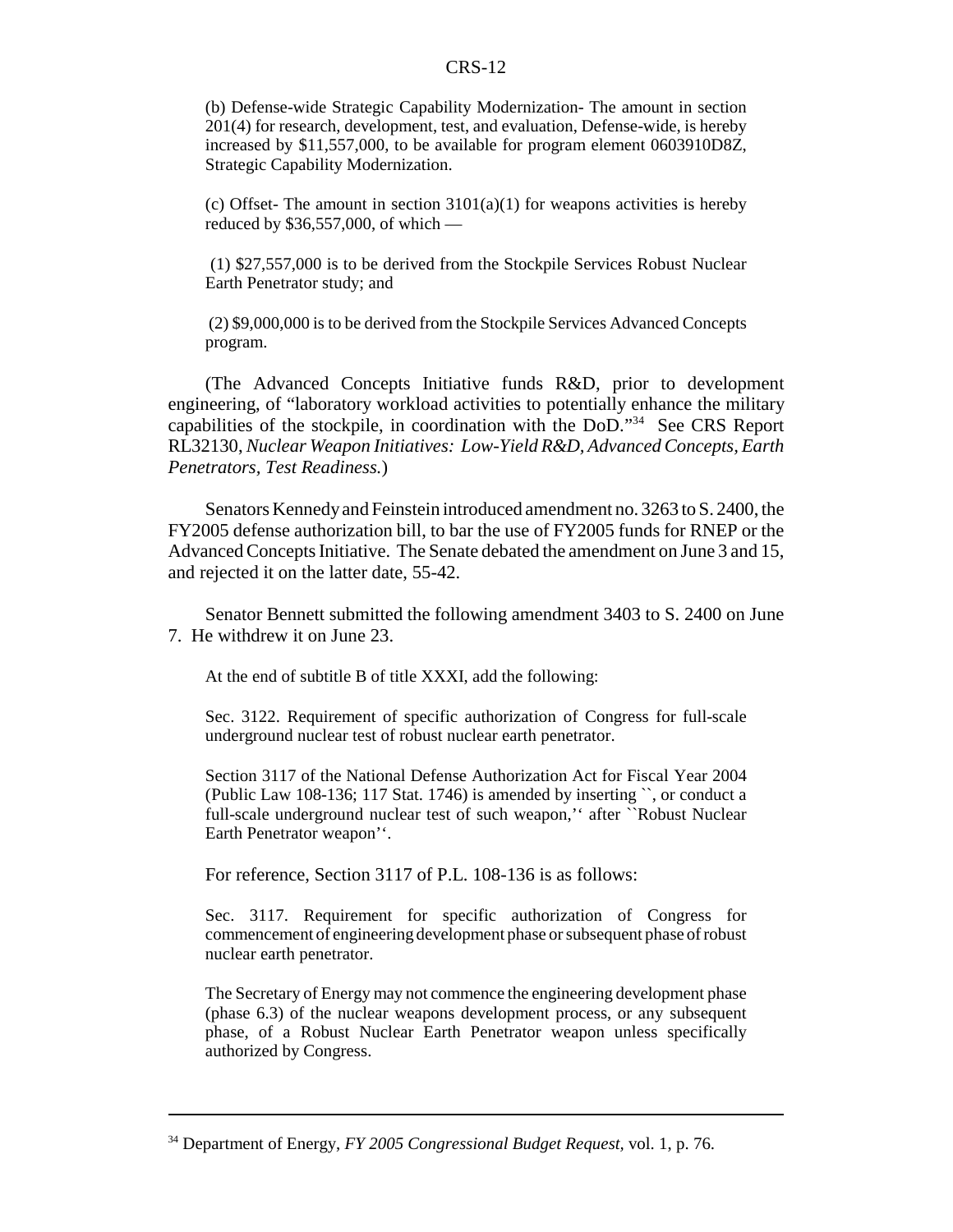#### CRS-13

On June 9, the Energy and Water Development Subcommittee of the House Appropriations Committee approved the FY2005 energy and water development appropriations bill by voice vote. The measure provided no funds for RNEP.<sup> $35$ </sup> The full committee approved the bill by voice vote on June 16. The committee bill provided no funds for RNEP. The committee explained its position on RNEP and ACI as follows:

The Committee continues to oppose the diversion of resources and intellectual capital away from the most serious issues that confront the management of the nation's nuclear deterrent. ... the Committee remains unconvinced by the Department [of Energy]'s superficial assurance that the RNEP activity is only a study and that advanced concepts is only a skills exercise for weapons designers. The Committee notes that the management direction for fiscal year 2004 sent to the directors of the weapons design laboratories left little doubt that the objective of the program was to advance the most extreme new nuclear weapon goals irrespective of any reservations expressed by Congress. ... the Committee's priorities are maintaining our Nation's nuclear deterrent in a safe and secure condition and maintaining our Nation's integrity in the international effort to halt the proliferation of weapons of mass destruction. The Department's obsession with launching a new round of nuclear weapons development runs counter to those priorities. The Committee directs the NNSA to focus wholly on its primary mission of maintaining the safety, security, and viability of the existing stockpile ..."36

On June 25, the House considered the bill, H.R. 4614, and passed it, as amended, 370-16. No amendments were offered to the Weapons Activities section.

In the Senate, the energy and water bill was held up by disputes over the Yucca Mountain (NV) civilian nuclear waste repository.<sup>37</sup> The Energy and Water Development Appropriations Subcommittee did not report a bill to the full committee. For a time, it appeared that it would not be possible to include energy and water appropriations in the omnibus appropriations bill, and that FY2005 spending for energy and water would be done under a year-long continuing resolution.38 However, a compromise worked out at the last minute permitted

<sup>35</sup> U.S. Congress, House Committee on Appropriations, "Statement of Chairman Dave Hobson — FY2005 Energy and Water Development Appropriations Bill," June 9, 2004. [http://appropriations.house.gov/index.cfm?FuseAction=PressReleases.Detail& PressRelease\_id=383].

<sup>36</sup> U.S. Congress, House Committee on Appropriations, *Energy and Water Development* Appropriations Bill, 2005 H.Rept. 108-554, 108<sup>th</sup> Cong., 2<sup>nd</sup> sess., June 2004 (Washington, GPO, 2004), p. 115.

<sup>&</sup>lt;sup>37</sup> For details on Yucca Mountain, see U.S. Congress. Congressional Research Service. *Civilian Nuclear Waste Disposal,* CRS Issue Brief IB92059, by Mark Holt. Regarding the legislative process on the energy and water bill, see Amol Sharma, "Energy and Water Appropriations: The Battle for Yucca Mountain, *CQ Weekly,* November 27, 2004: 2787.

<sup>38</sup> Joseph Schatz, "Thorny Issues, Multibillion-Dollar Gap Divide Chambers' Fiscal Spending Bills," *CQ Today,* October 22, 2004.